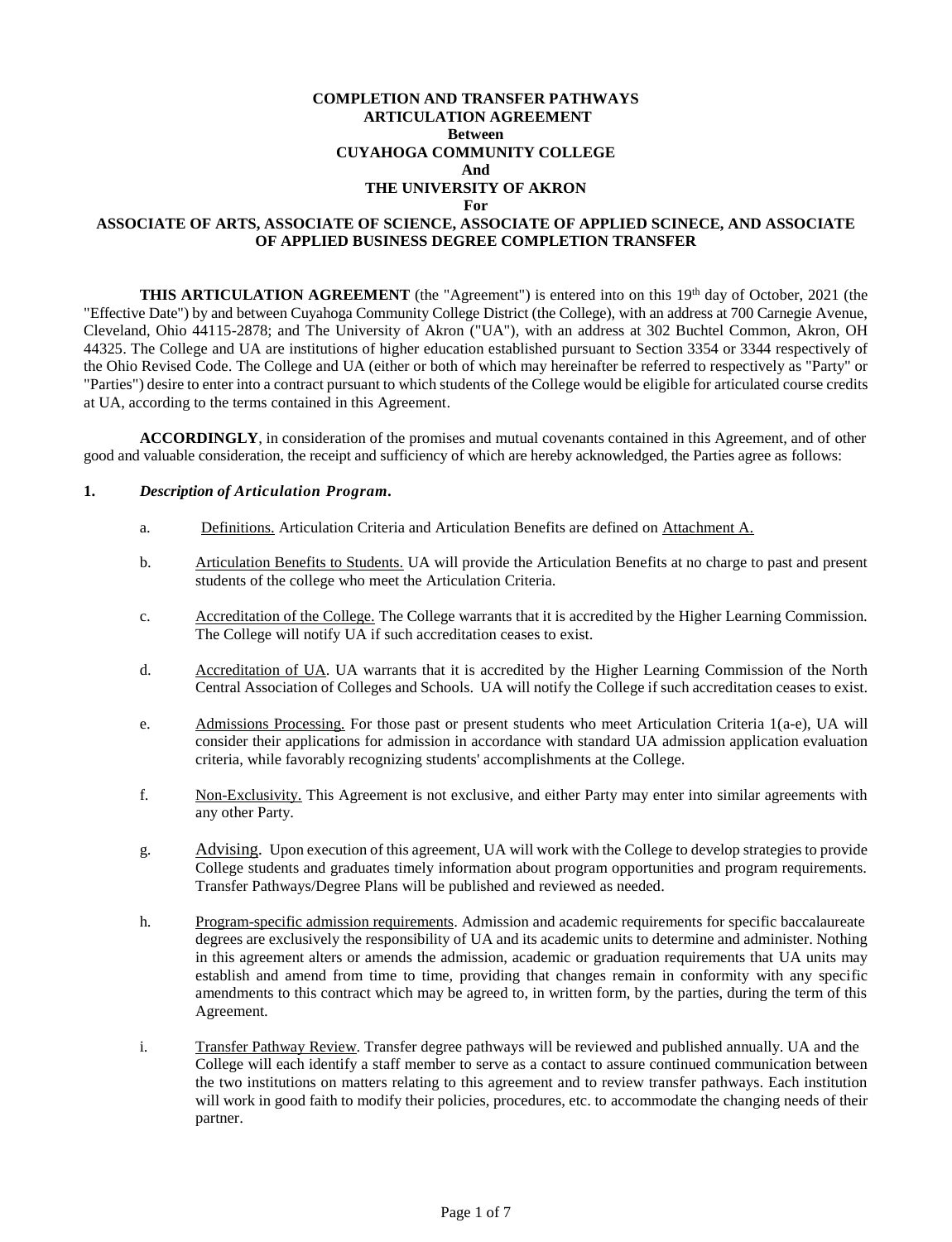## **2.** *Term and Termination.*

- a. Term. This Agreement will run from the Effective Date and shall automatically expire on the last day of the 2025 Spring term of the College.
- b. Termination.

i. Either party may terminate this Agreement in the event of a material breach by the other party, effective upon the later date to occur of (i) the end of the next admissions application and review period of UA, or (ii) the date that is 90 days after the notice that includes a description of the breach; *provided* in either case that the breaching party shall be allowed until said effective date to cure said breach, and if the breach is so cured the termination notice will be of no effect.

ii. Either party may terminate this Agreement at any time for any or no reason, effective one year after providing written notice of its intent to terminate to the other party.

c. Post-Termination. Upon expiration or termination of this Agreement for any reason, College students previously accepted by or admitted to UA shall continue to receive the benefits contemplated by this Agreement and the UA catalog rights from the term in which they are admitted to UA as set forth in Section 2.b of Attachment A which is attached hereto and made a part of this Agreement.

## **3.** *Miscellaneous*

- a. Severability. If any Section or provision of this Agreement be held illegal, unenforceable or in conflict with any law by a court of competent jurisdiction, such Section or provision of this Agreement shall be deemed severed from this Agreement and the validity of the remainder of this Agreement shall not be affected thereby.
- b. Governing Law. This Agreement shall be governed by and construed in accordance with the laws of Ohio applicable to contracts made and to be enforced wholly within Ohio.
- c. Jurisdiction; Venue. The Parties to this Agreement each specifically consent to jurisdiction in Ohio in connection with any dispute between the Parties arising out of this Agreement or pertaining to the subject matter hereof. Venue for any dispute between the Parties arising out of this Agreement or pertaining to the subject matter hereof will be in the U.S. District Court for the Northern District of Ohio or in the state courts of Ohio sitting in Cuyahoga County.
- d. Survival. Section 2(c) and this Section 3 will survive termination or expiration of this Agreement.
- e. Notices. All notices or other written communications relating to termination, expiration, or any other legal matter relating to this Agreement will be effective when received in accordance with this Section 3(e) and must be given in writing by courier or reputable overnight delivery service, or by certified mail, return receipt requested, to either Party at the following address (or to such other address as such Party may substitute, by providing a written notice in the manner specified in this Section) with, in the case of the College, an additional copy addressed to "General Counsel":

For Cuyahoga Community College District: Lindsay S. English, Ph. D. Assistant Provost/Vice President Learning & Engagement 700 Carnegie Avenue Cleveland, OH 44115

With a copy to: Office of General Counsel and Legal Services Cuyahoga Community College 700 Carnegie Avenue Cleveland, OH 44115

For The University of Akron: John Wiencek Executive Vice President & Provost 302 Buchtel Commons Akron, OH 44325.4703

With a copy to: Office of General Counsel The University of Akron 302 Buchtel Commons Akron, OH 44325.4706

f. Waivers and Amendments. The waiver by either Party of any provision of this Agreement on any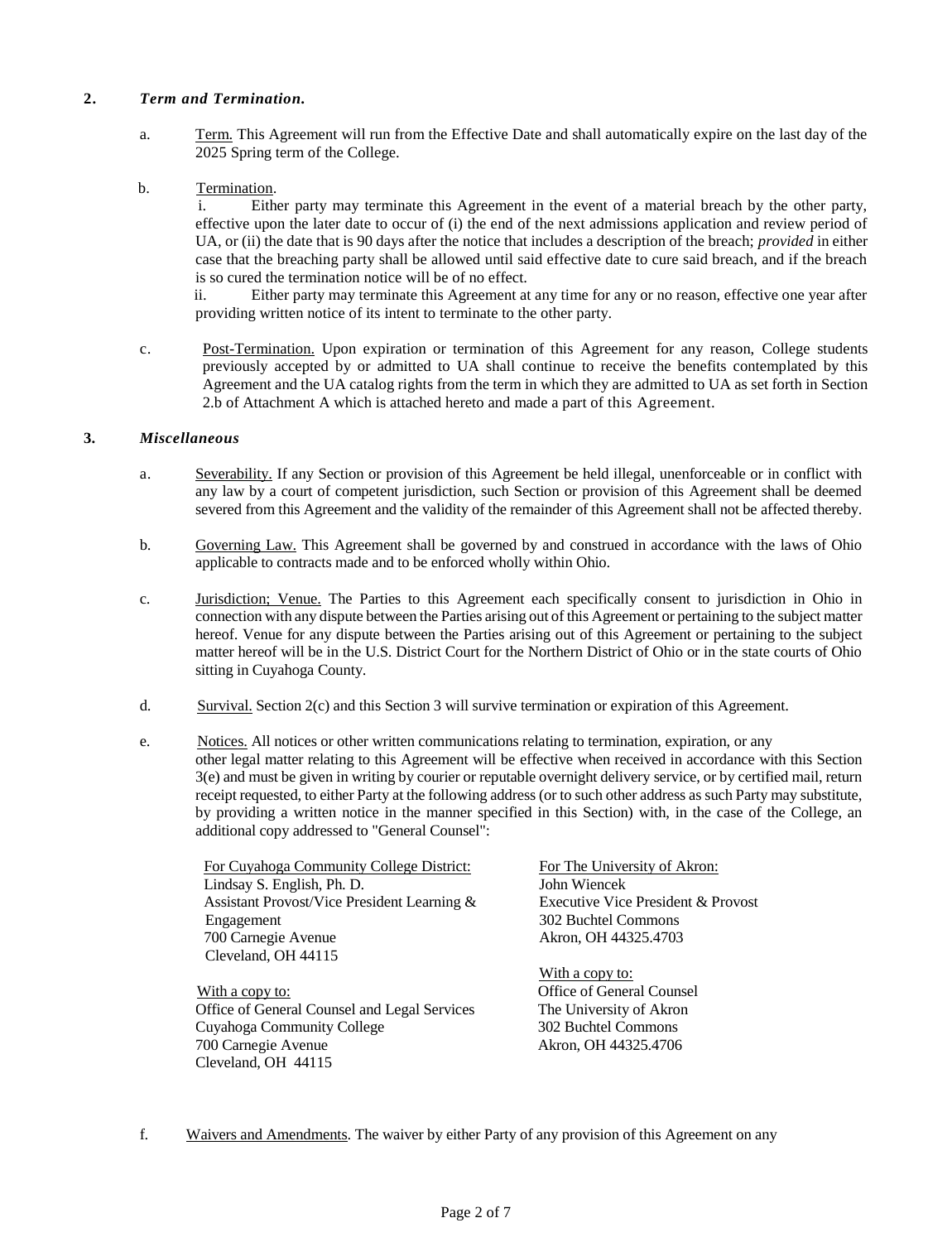occasion and upon any particular circumstance shall not operate as a waiver of such provision of this Agreement on any other occasion or upon any other circumstance. This Agreement may be modified or amended only via a writing signed by both Parties.

- g. Assignment. Neither Party may assign its rights or delegate its duties under this Agreement. Any attempted assignment or delegation in violation of this Section would be null and void.
- h. Complete Agreement; Integration. This Agreement contains the complete understanding of the Parties with respect to the subject matter hereof and supersedes all other agreements, understandings, communications and promises of any kind, whether oral or written, between the Parties with respect to such subject matter.
- i. Counterparts: Facsimile Signatures; This Agreement may be executed in multiple counterparts, all of which shall be originals and which together shall constitute a single agreement. For the purpose of interpreting this Agreement, facsimile signatures shall be considered equivalent to original signatures.
- j. Independent Contractors. The Parties are independent contractors, and no agency, partnership, franchise, joint venture, or employment relationship is intended or created by this Agreement. Neither Party shall make any commitment, or give the impression that it has authority to make any commitment, on behalf of the other Party.
- k. Compliance with Laws. The Parties wi11 comply with all applicable laws and regulations in performing their obligations hereunder. When taking actions (or failing to act) in any way relating to this Agreement, each Party agrees that it will not unlawfully discriminate against any person on the basis of race, sex, sexual orientation, religion, disability, age, national origin, or ancestry, genetic information, military status, gender identity and expression, veteran status, pregnancy or color.
- l. Data Exchange. The parties should be prepared to exchange information annually regarding student success related to this Agreement. The College will provide upon request a directory list of graduates from the College following each graduation while complying with the Family Educational Rights and Privacy Act, Gramm-Leach-Bliley Act of 1999. UA will provide the College with information regarding the success of students transferring to UA while utilizing the benefits of this Agreement.

Both parties will be expected to meet within ninety days of signing of this agreement to determine a process to share information.

- m. All promotion and advertising of the Articulation of the Agreement must conform to the statement approved by the College's Integrated Communications Department, (see **Attachment B**).
- n. Previously Established Degree Pathways. Several degree pathways have been established under the prior Articulation Transfer Pathway Completion Agreement Dated November 9, 2018. The following degree pathways shall continue underneath this agreement:
	- Exercise Science, Coaching and Conditioning Concentration (AAS)
	- Nursing (AAS)

**INTENDING TO BE LEGALLY BOUND,** by signing below, each Party acknowledges its agreement with the terms and conditions of this Agreement and each signatory represents and warrants that he/she is authorized to sign on behalf of and to bind his/her Party to all of the terms and conditions of this Agreement as of the Effective Date.

# **CUYAHOGA COMMUNITY COLLEGE DISTRICT: THE UNIVERSITY OF AKRON:**

 $B_{\rm V}$ : Lindsay S. (nglish  $B_{\rm V}$ :

Lindsay S. English, Ph.D. Assistant Provost/Vice President Learning & Engagement

Umpl-C

John Wiencek, PhD Executive Vice President & Provost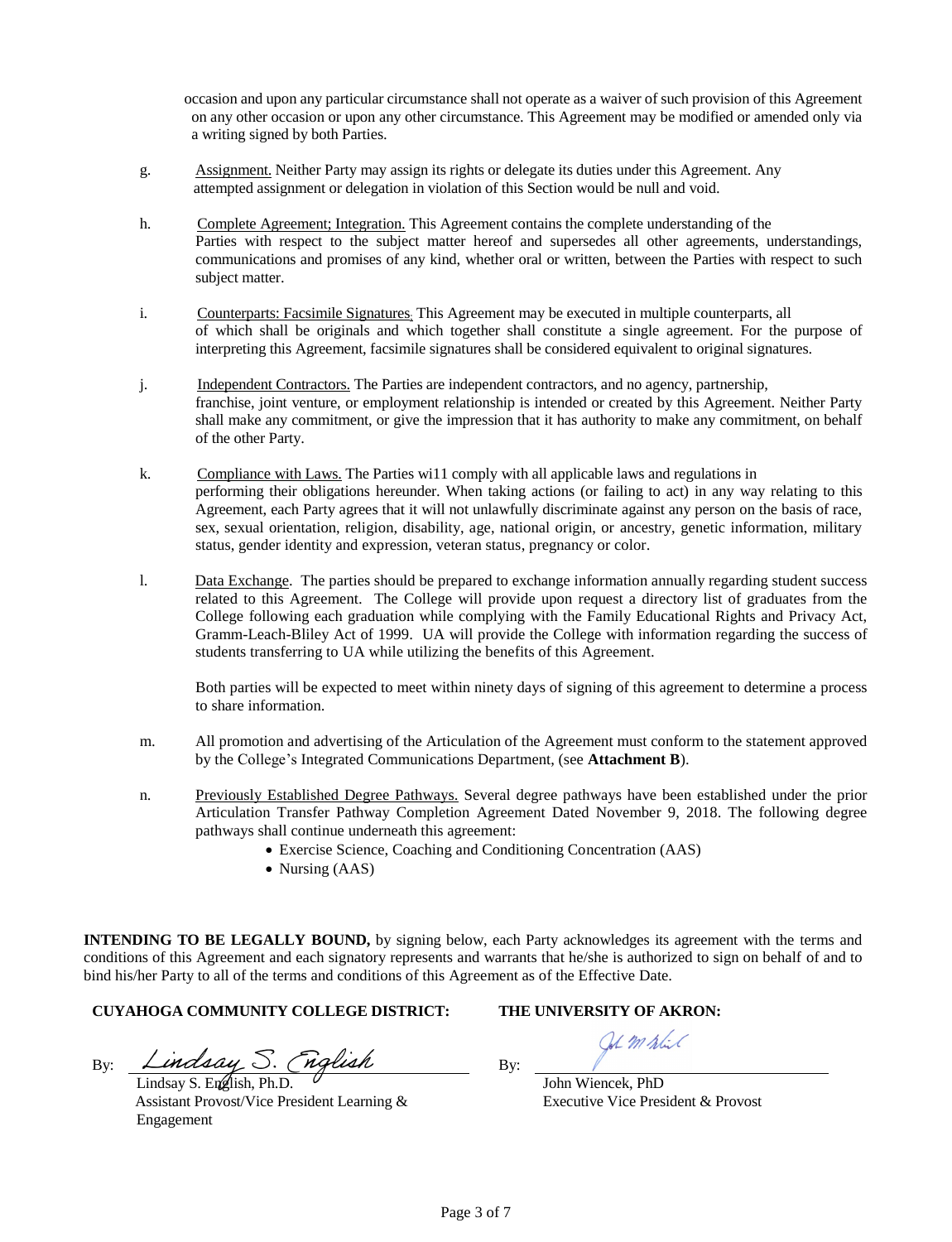## **ATTACHMENT A To The Articulation Agreement Dated October 19, 2021 By and Between Cuyahoga Community College District and The University of Akron Articulation Criteria and Articulation Benefits**

## **1.** *The articulation criteria ("Articulation Criteria") are:*

- a. Completion of an Associate of Arts, Associate of Science, Associate of Applied Science or Associate of Applied Business degree.
- b. UA and the College will establish and approve major/program Transfer Pathways using the sample template in Appendix A. Any revisions to a Transfer Pathway during the term of this Agreement must be approved in writing by the Parties and will be applied to new students undertaking the applicable pathway.
- c. Associate degree should include completion of gateway (prerequisite) coursework and required math course for students intended major whenever possible, as shown on Transfer Pathway.
- d. The associate degree should include completion of all coursework for student's intended major, as shown on the applicable Transfer Pathway*.*
- e. UA will provide course equivalencies to the College (see [UA partner webpage\)](https://www.tri-c.edu/transfer/university-partnerships/university-of-akron.html)

### **2.** *The articulation benefits ("Articulation Benefits") are:*

- a. Courses listed in an approved Transfer Pathway will apply towards college, university and major requirements for graduation at UA.
- b. The credits earned as part of an associate degree transfer pathway will transfer to UA from the College. Additional credits beyond the associate degree may transfer based on the student's degree program at UA. Transfer credit will always follow the most recent UA catalog. For a complete list of transfer equivalencies, please refer to UA's Transfer Enrollment Center website.
- c. Students must complete 30 semester hours at UA and meet all other residency requirements for the major and minor.
- d. UA will award credit for all non-remedial courses completed at the College with D grades or higher as defined by Ohio's Transfer and Articulation policy. Some programs have specific admission requirements which may require higher minimum grades in certain courses or an overall minimum GPA, find details in current UA bulletin (catalog).
- e. To help ensure seamless transfer, UA advising staff, with the assistance of the College's Transfer Specialists and Counseling Departments, will be available on each of the College's campuses every semester to meet with prospective students.
- f. Students who transfer to UA prior to earning their associate degree will be eligible to participate in the University's "reverse transfer" initiative.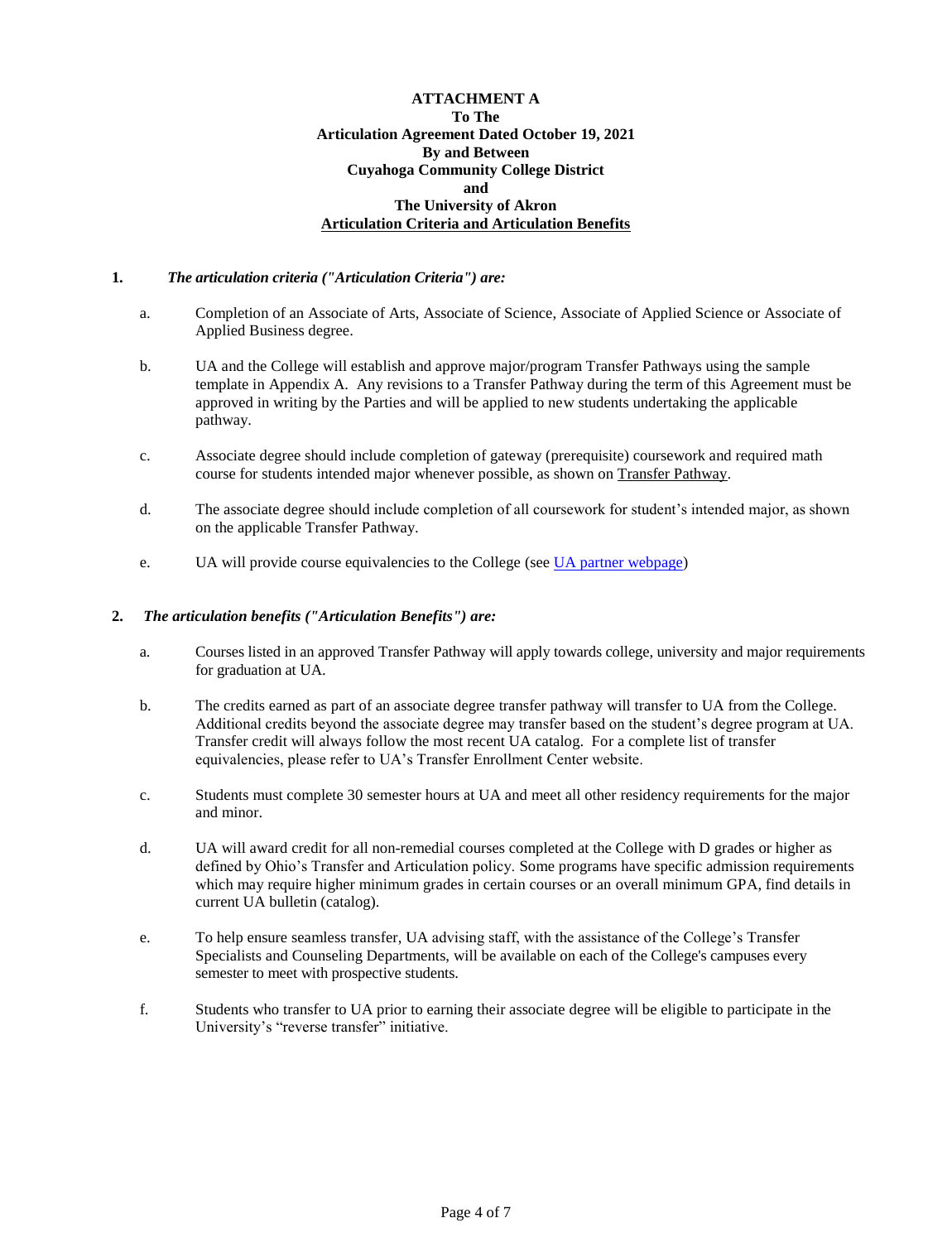## **ATTACHMENT B** To The Articulation Agreement Dated October 19, 2021 By and Between Cuyahoga Community College District And The University of Akron

#### **Marketing and Advertising Restrictions**

Promotion of Partnership to Domestic and International Students

In order for Cuyahoga Community College and UA to reach out to partners and the community effectively, it is important to monitor the impression conveyed through all forms of communication such as advertising, publications, and signage. The sum total of all impressions generated by these communications must be effective and meaningful to the audiences with which the College communicates.

Therefore, the Parties agree that any use of the other's name, trade name, trademark, logo and tagline, or any other defining symbol or name associated with either entity during the term of this Agreement shall be for the sole purpose of promoting this Agreement. Express written permission or a limited license is required to use the other Party's name, trade name, trademark, logo, tagline, or any other defining symbol or name associated with the other entity. Neither Party will use the other's name or symbols in a way that would cause confusion in the public mind as to the relationship between the Parties. All written materials associated with this agreement must distinctly note the termination date of the Agreement, the degrees within the Agreement, and the average additional hours required to complete the completion degree. Any and all promotional materials, including written, verbal, video graphic, electronic, or multimedia of any kind, must be reviewed and approved by both Parties prior to any use or distribution.

#### **Marketing Contacts:**

Cuyahoga Community College District: The University of Akron:

Eric Wheeler Tammy Ewin Director, Creative Services Vice President Cuyahoga Community College The University of Akron Jerry Sue Thornton Center **Buchtel Hall**, Room 54 2500 E. 22nd Street Akron, OH 44325.4718 Cleveland, Ohio 44115 tewin@uakron.edu P: 216-987-3517 P: 330-972-5766 F: 216-987-4806

Integrated Communications Department University Communications and Marketing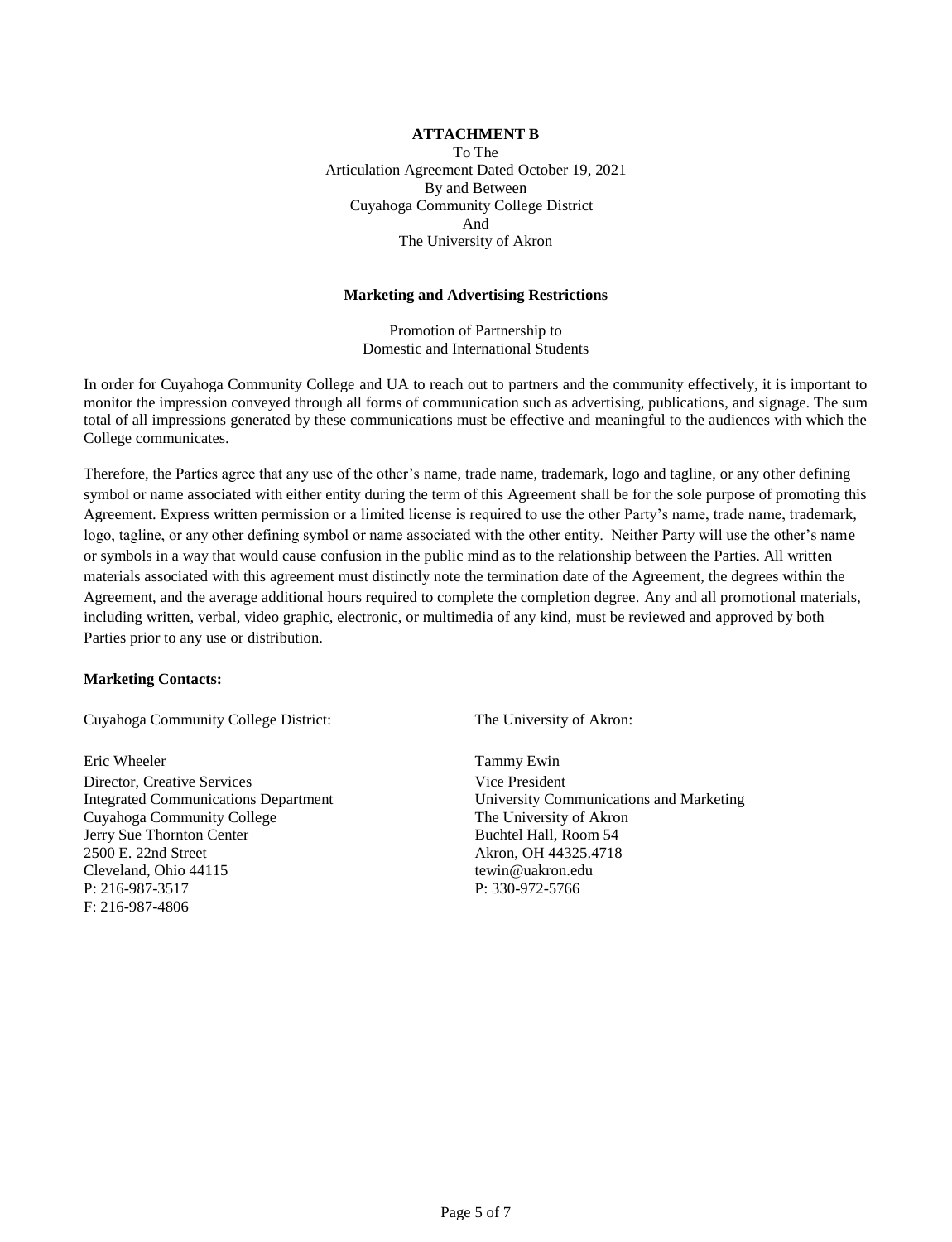

# **Appendix A Degree Plan/Pathway Associate of \_\_\_\_ to Bachelor of \_\_\_\_\_\_\_\_ in**

## Sample *2021-2022 Catalog*

**Suggested Transfer Pathway at Tri-C** *(2+2, readjust for 3+1)*

| <b>First Semester</b> |                                     | <b>Credits</b> | Second<br><b>Semester</b>    |                                                              | <b>Credits</b> |
|-----------------------|-------------------------------------|----------------|------------------------------|--------------------------------------------------------------|----------------|
| ENG 1010/101H         | <b>English Composition I/Honors</b> | 3              | ENG 1020/102H<br>or ENG 2151 | English Composition II/Honors or<br><b>Technical Writing</b> |                |
|                       |                                     |                |                              |                                                              |                |
|                       |                                     |                |                              |                                                              |                |
|                       |                                     |                |                              |                                                              |                |
|                       |                                     |                |                              |                                                              |                |
|                       |                                     |                |                              |                                                              |                |

| <b>Third Semester</b> | <b>Credits</b> | Fourth<br>Semester |                | <b>Credits</b> |
|-----------------------|----------------|--------------------|----------------|----------------|
|                       |                |                    |                |                |
|                       |                |                    |                |                |
|                       |                |                    |                |                |
|                       |                |                    |                |                |
|                       |                |                    |                |                |
|                       |                |                    | .<br>_ _ _ _ _ |                |

**Associate of Arts Degree Awarded** Total Hours:

## **Suggested Degree Plan at \_\_\_\_\_**

| <b>Fifth Semester</b> | <b>Credits</b> | <b>Sixth Semester</b> | <b>Credits</b> |
|-----------------------|----------------|-----------------------|----------------|
|                       |                |                       |                |
|                       |                |                       |                |
|                       |                |                       |                |
|                       |                |                       |                |
|                       |                |                       |                |
|                       |                |                       |                |

| <b>Seventh Semester</b> | <b>Credits</b> | <b>Eight Semester</b> | <b>Credits</b> |
|-------------------------|----------------|-----------------------|----------------|
|                         |                |                       |                |
|                         |                |                       |                |
|                         |                |                       |                |
|                         |                |                       |                |
|                         |                |                       |                |
|                         |                |                       |                |

**Bachelor of Arts Degree Awarded** Total Hours: